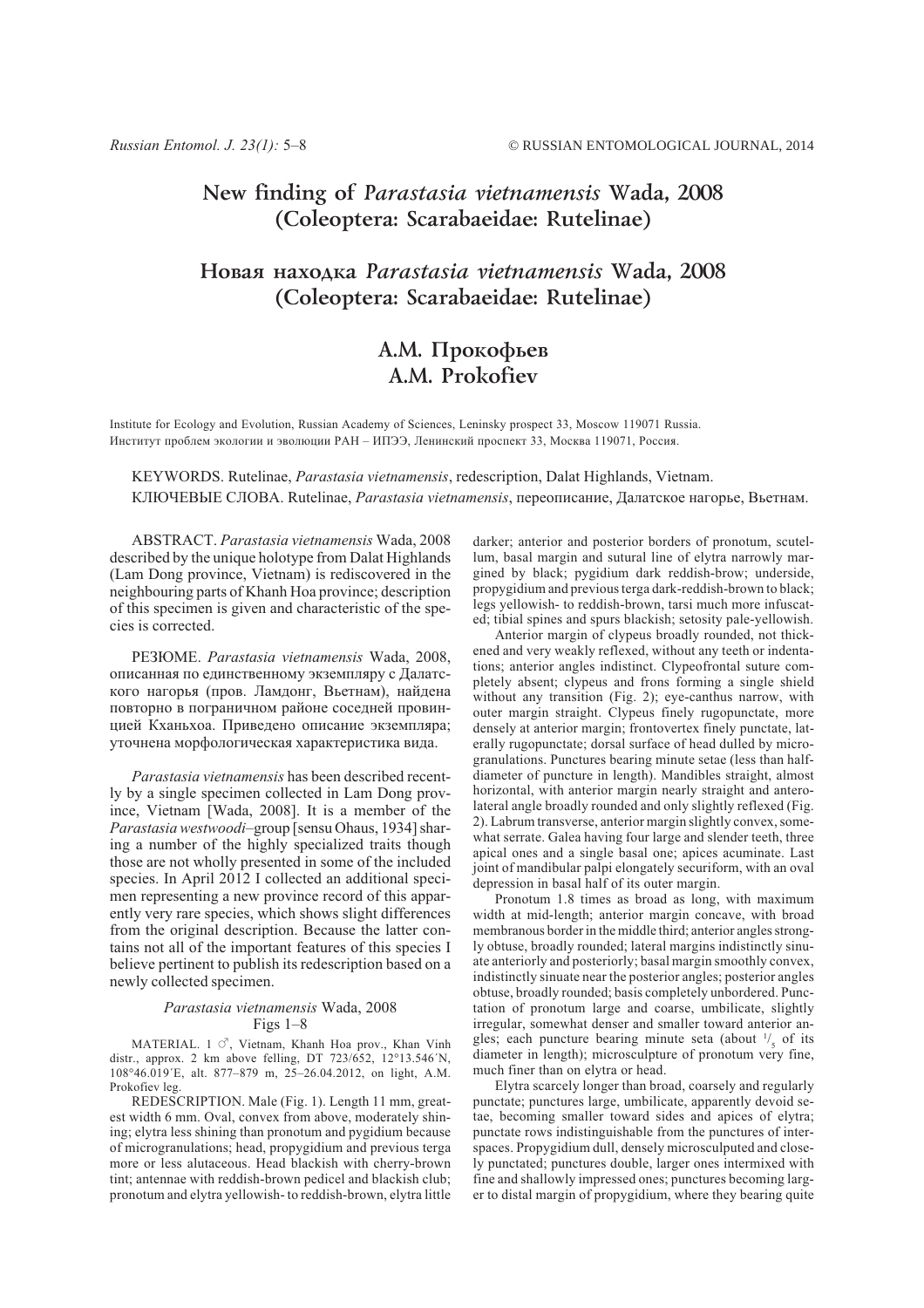long setae (about twice longer than diameter of puncture); basal half of propygidium on each side with a pair of transversely elongated impressions, roughly microgranulated to transversely striated (Fig. 3); posteriormost spiracle on the

same level as surface of propygidium. Pygidium nearly flat, with apex weakly truncated, whole surface completely covered with the reticulate, undulate, coalescing rugules and moderately short and sparse adpressed hairs.



Figs 1–5. Parastasia vietnamensis, male: 1 — dorsal view; 2 — head and mandibles, dorsal view; 3 — propygidium and pygidium (paired lateral impressions arrowed);  $4$  — fore tibia;  $5$  — middle tarsus. Scale bars:  $1$  — 3 mm;  $2-5$  — 1.5 mm.

Рис. 1–5. Parastasia vietnamensis, самец: 1 — сверху; 2 — голова и мандибулы, сверху; 3 — пропигидий и пигидий (стрелками показаны парные боковые вдавления); 4 — передняя голень; 5 — средняя лапка. Масштаб: 1 — 3 мм; 2–5 — 1.5 мм.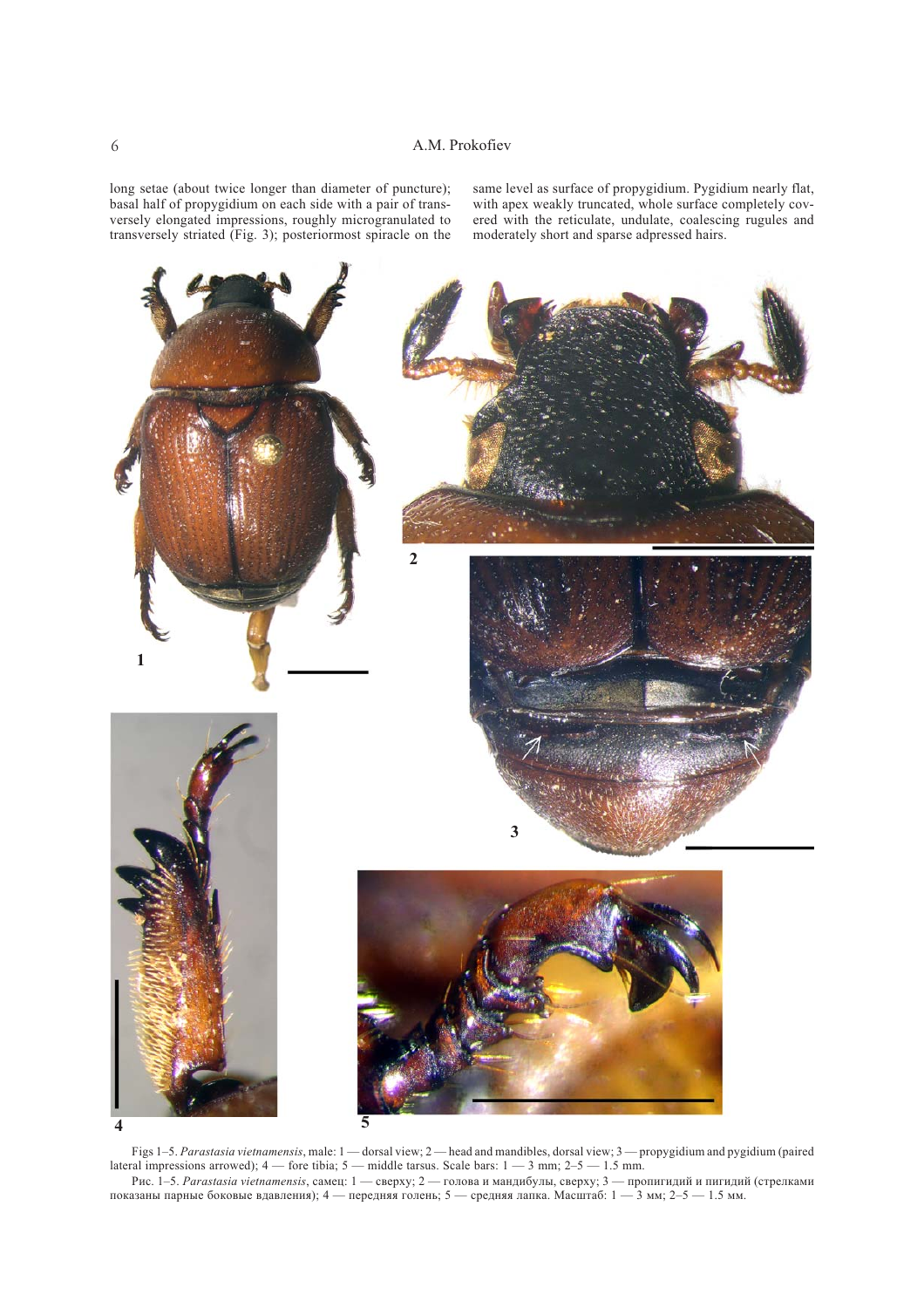Prosternal process reduced to a small longitudinal swelling; mesometasternal process short, hardly surpassing middle coxae; sterna transversely rugulose and hairy on sides, finely and sparsely punctate, bare on disc; hairs long but quite sparse. Abdominal sternites transversely rugulose, with upper sides completely covered by short setae becoming minute mesially except a transverse row of setae just behind posterior margin of each sternite.

Fore tibia with internobasal angle acute; lateral teeth in apical third, closely spaced, perpendicular to the longitudinal axis of tibia; dorsolateral area with dense, brush-like, erect bristles (Fig. 4), this area sharply separated from rest of dorsal surface by a fine ridge. Fore tarsi with last joint moderately thickened, inner claw clefted, both lobes simply acuminate. Middle tibia ending by long spinuous process, having only weak traces of dorsolateral carina but with dense short and curved bristles on lateral surface and with a row of long bristles along dorsal and ventral margins. Joints of middle tarsi strongly shortened and thickened; last joint enlarged, bulbous, with outer claw deeply clefted, lower lobe broad and lobiform (Fig. 5). Hind tibia with apical margin produced into short spine, lacking dorsolateral carina; outer hind claw deeply clefted, both lobes slender and simply acuminate.

Parameres (Figs 6–8) symmetric, elongate (as long as phallobase), strongly contracted laterally, with membranous outgrowths on dorsal surface of their apices (Fig. 8).

Female unknown.

REMARKS. The newly discovered specimen well agrees with the original description of P. vietnamensis except the

minor differences in the shape of the clypeus described as having "a pair of vague low upright teeth" [Wada, 2008: 8] in the holotype instead of smoothly rounded and lacking any traces of teeth on the anterior margin in my specimen. Also the microsetosity of the dorsal surface of head and the pronotum is not described for the holotype, but these setae are so small that they could be easily overlooked. The shape of the genitalia is identical in the holotype and in the newly discovered specimen. The shape of mandibles was not described by Wada [2008] but it appears to be very characteristic due to their chisel-shaped appearance with the nearly straight distal margin and the broadly rounded anterolateral corner instead of produced into sharp upturned tooth in all the other species within the genus.

P. vietnamensis undoubtedly belongs to the P. westwoodi-species group of Ohaus [1934] and Kuijten [1992] due to the absence of the clypeofrontal suture, the setose pygidium and the presence of the specialized setosity on the lateral surfaces of the fore and middle tibiae, the strongly thickened last joint of the middle tarsi and the lobiform lower lobe of the outer middle claw, and the general plan of the structure of the male genitalia including the presence of the apical membranous outgrowths of the parameres. In most of the characters this species is very similar to P. femorata Burmeister, 1844 from Java, but these species can be easily distinguished by the shape of parameres, which are much longer in P. vietnamensis (approximately equal to phallobase in length vs. much shorter). The only other member of this group also known from continental Asia, P. indica Ohaus, 1898 (northeastern India to Indo-China including North Vietnam),



Figs 6–8. Parastasia vietnamensis, aedeagus:  $6$  — lateral view;  $7$  — dorsal view of the parameres;  $8$  — apices of the parameres (membranous outgrowths arrowed). Scale bars:  $6-7 - 1$  mm;  $8 - 0.5$  mm.

Рис. 6–8. Parastasia vietnamensis, эдеагус: 6 — сбоку; 7 — парамеры, сверху; 8 — вершины парамер (стрелками обозначены мембранозные выросты). Масштаб:  $6-7-1$  мм;  $8-0.5$  мм.